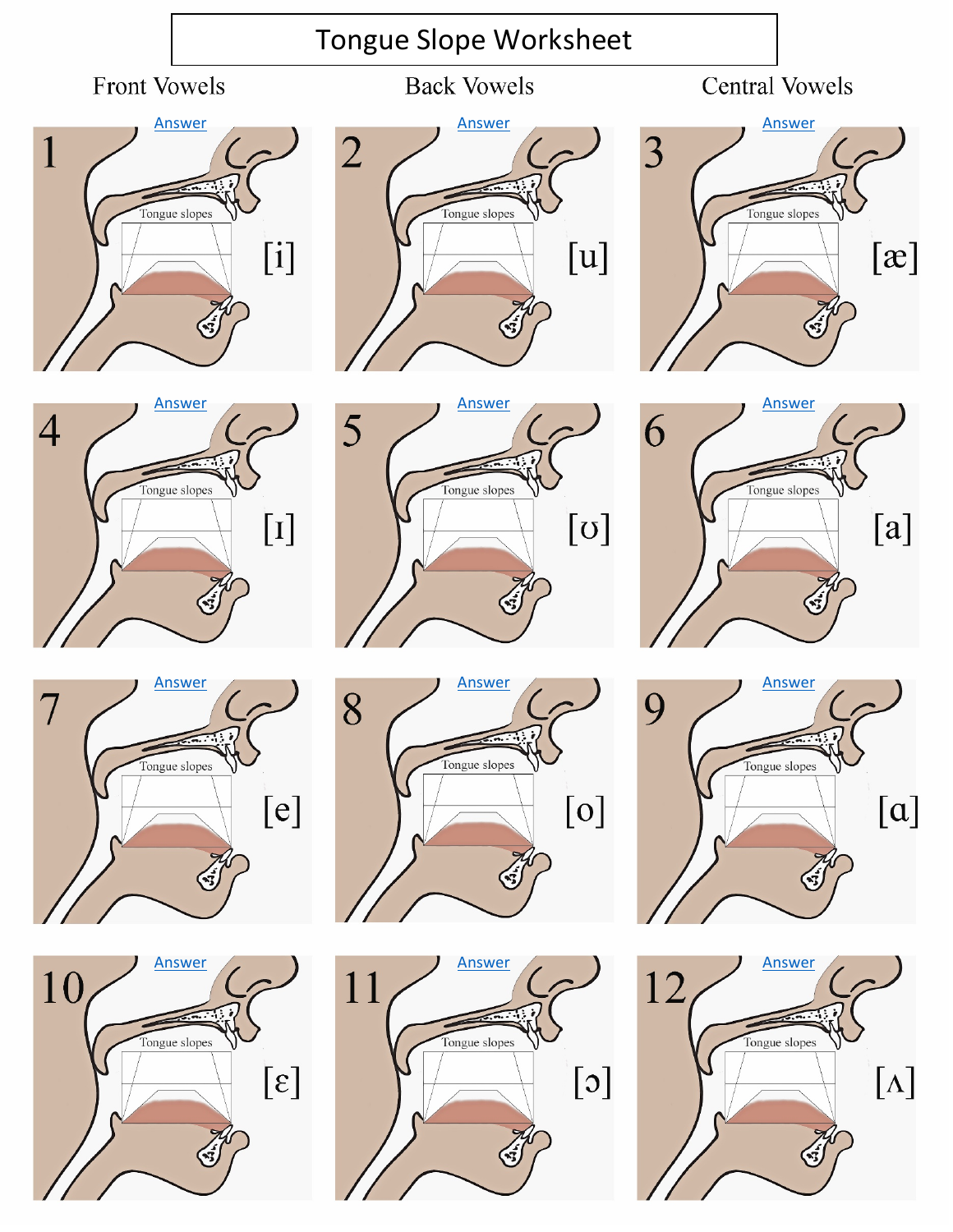|                                                   | <b>Peak of Arch</b> | Front             | <b>Rounded</b>             | <b>Back</b>       |
|---------------------------------------------------|---------------------|-------------------|----------------------------|-------------------|
|                                                   | <b>Slope</b>        |                   | Front                      | with lip rounding |
| <b>Vowel Chart</b><br>for<br><b>Lyric Diction</b> | <b>Steep</b>        |                   |                            |                   |
|                                                   | Closed              | [i]               | [y]                        | [u]               |
|                                                   | Open                | $\lceil 1 \rceil$ | $\lceil \mathrm{Y} \rceil$ | [ن]               |
|                                                   | Moderate            |                   |                            |                   |
|                                                   | Closed              | [e]               | $[\emptyset]$              | [0]               |
|                                                   | Open                | $[\epsilon]$      | $\lceil \infty \rceil$     | $[\circ]$         |
|                                                   | Mild                | Central           |                            |                   |
|                                                   | Open                | [x]               |                            | $[\mathfrak{v}]$  |
|                                                   | Open                | [a]               |                            | $\lceil a \rceil$ |
|                                                   | <b>Flat Open</b>    |                   | $\lceil \Lambda \rceil$    |                   |

The color coding system of ski slopes is used to define the angle of the tongue:

Vowels with a steep tongue arch are black ([i/u]).

Vowels with a moderately steep tongue arch are blue ([e/o]).

Vowels with a mildly sloped tongue arch are green ([a/ɑ]).

The vowel with a flat tongue position is pink ( $[\Lambda]$ ).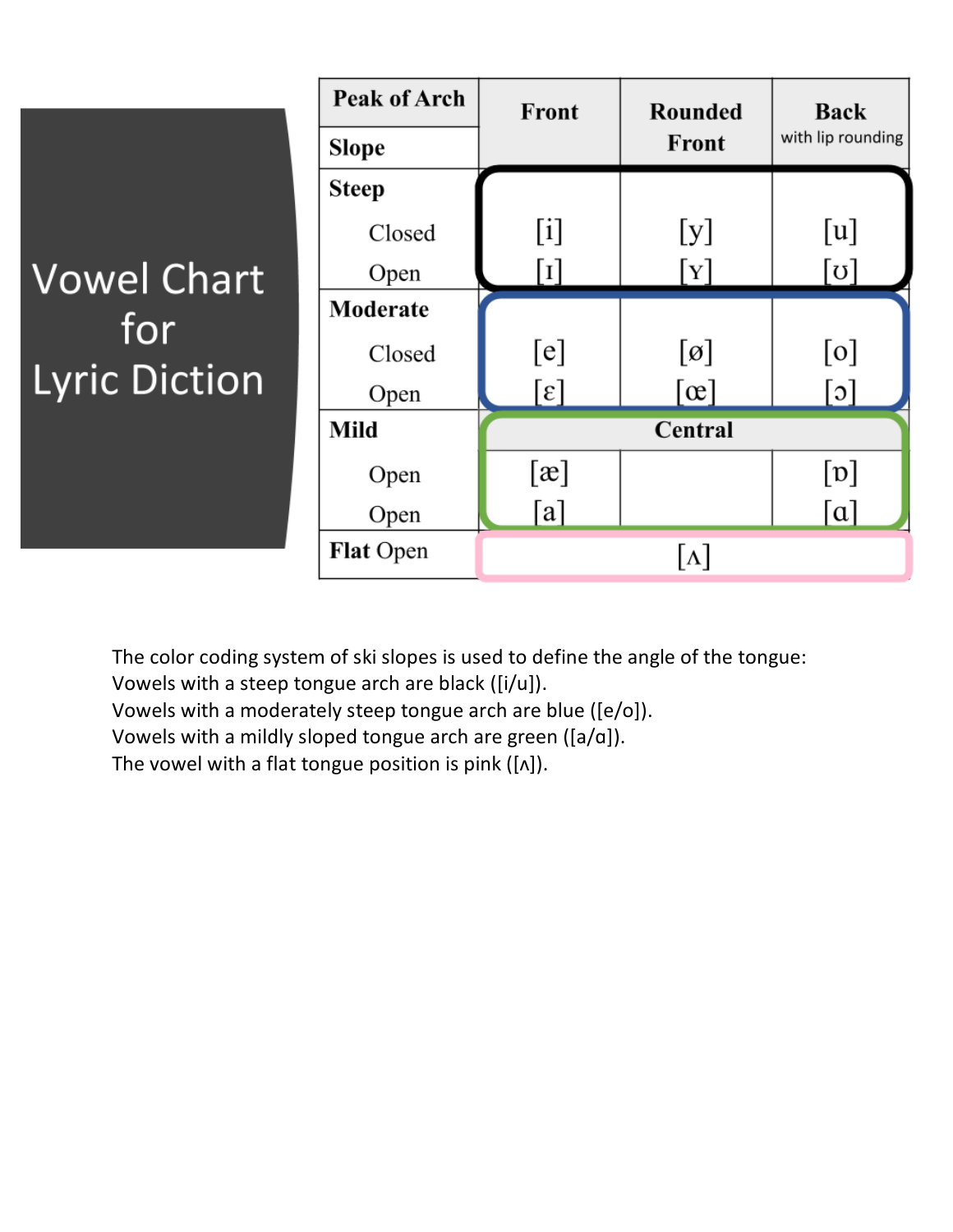## *Cheri Montgomery*

H

**Point 5.** Different IPA symbols are used for lyric diction. Symbols that represent spoken pronunciation are dropped: uvular [R] and the *r*-colored  $[\infty]$ , [3<sup>-</sup>], and [ɐ] vowels. Sustaining an *r*-colored vowel in an unstressed syllable is undesirable for singing.

Many sounds have not been identified by the International Phonetic Association. Symbols that indicate specified sounds are needed. For example, the *les, ses, mes* words in French are not transcribed with consistency in the dictionary. Some dictionaries transcribe them with a closed [e] while others indicate an open  $[\epsilon]$ . They are neither. They are pronounced with a sound that is between  $[e]$  and  $[\varepsilon]$ . The pronunciation shifts toward a more closed [e] (although not tightly closed) when followed by a word with an [e], [i], or [y] in the first syllable. The pronunciation shifts toward a more open  $[\varepsilon]$ (although not wide open) in all other cases: *Et ces étoiles*  sont tes yeux [e s(e)z etwalə sõ tez jø]. Thomas Grubb recommends placing the transformed vowel of words with vocalic harmonization in parentheses.<sup>8</sup> The vowel in parentheses indicates a sound that is between [e] and  $[\varepsilon]$  but closer to  $[\varepsilon]$ . This author uses an  $[\varepsilon]$  symbol to indicate a sound that is between  $[e]$  and  $[\varepsilon]$  but closer to  $[\varepsilon]$ . The order from closed to open is:  $[\varepsilon]$   $[(e)]$   $[\varepsilon]$ . These distinctions would be helpful for students who struggle to replicate the Italian closed [e] vowel. The Italian [e] is quite open compared to the German and French pronunciation of the same symbol. The Italian [e] is closer in sound to the French  $[\varepsilon]$  described above.

A symbol that represents a sound between [i] and [ɪ] is needed for German and English. German words that are unstressed within the phrase are pronounced with an open [ɪ]: *bin, in, bis, hin, im, mit.* The pronunciation shifts toward a more closed [i] (although not tightly closed) for words that are stressed within the phrase: *nicht* [n+çt], *ich* [+ç], *singen* ['z+ŋən]. An [+] symbol is used here to indicate a sound that is between [i] and [ɪ]. English words with an [i] sound in unstressed syllables are pronounced with a sound that is between [i] and [ɪ] for lyric diction. Reasoning: a tightly closed [i] sound calls undue attention to unstressed syllables. Examples: *lilies* ['lɪl+z], honey ['hʌn+], pitied ['pɪt+d].

Symbols that indicate specified German consonant sounds are needed. For example, apocopated words with final *b, d, g,* are neither fully voiced nor fully aspirate when followed by an initial vowel word. The pronunciation shifts toward a more voiced articulation (although not fully voiced) when an apocopated word is followed by a word that begins with a vowel: *hab' ich* [hɑːp(b) ɪç], *send' es* [zɛnt(d) ɛs], *Mein Aug' ist blau* [maen ʔɑok(g) ɪst blɑo]. New indications are needed to define the degree of voicing for final *b, d,* and *g* of apocopated words.

**Point 6.** Standard lyric diction textbook authorities do not recognize a close-mid or open-mid vowel category. As a result, vowels are classified in a different way for lyric diction and transcription purposes. The IPA was created by linguists and intended for speech. Singers adopted the IPA for lyric diction. In speech, the lips are spread for front vowels and the tongue does not remain in contact with the lower front teeth for back vowels. Retracting the tongue and spreading the lips are not recommended for singing. These differences affect how vowels are classified for lyric diction. Adjustments to the vowel chart are needed.

Phoneticians classify vowels according to speech formation. The articulators are in close proximity for speech (tongue slope is imperceptible). When slope of the tongue is not apparent, tongue height becomes the most obvious landmark feature. As a result, the official vowel chart indicates numerous tongue heights: close, close-mid, open-mid, and open (Figure 1).<sup>9</sup> Companion vowels are not distinguished: [i] and [ɪ] are both classified as close front vowels, [u] and [ʊ] are both classified as close back vowels, and [y] and [ʏ] are both classified as close mixed vowels. Standard lyric diction textbook authorities make a distinction between the vowel pairs by classifying [i], [u], and [y] as closed; and [ɪ], [ʊ], and [ʏ] as open. Bernac, Grubb, Odom, and Colorni do not acknowledge a close-mid or open-mid category. Marshall does not address tongue height.

The Figure 2 chart is designed for lyric diction. Two tongue heights are indicated: open and closed. A new category is added to describe slope of the tongue. Tongue slope is more apparent in the released jaw position required for singing. The slope or angle of the tongue may be compared to the pitch of a roof. A roof can be steep, moderately steep, mildly sloping, or flat. The tongue creates front and back slopes of varying degrees when forming vowels. The varying degrees of sloping change the shape of the vocal tract (resonating chamber). These formations distinguish one vowel from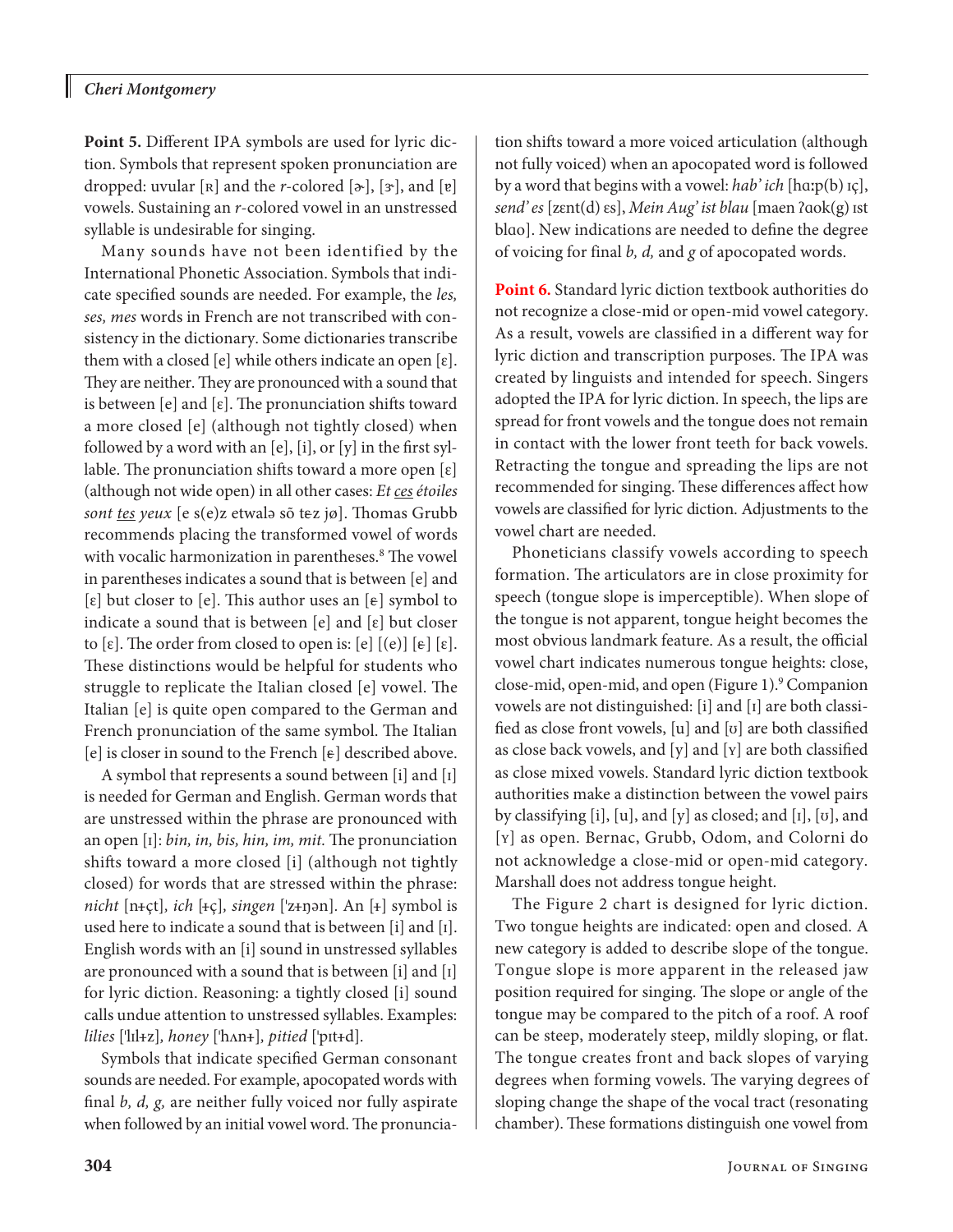another. The slope (or angle) of the tongue gives vowels their unique color.

*Steep* vowels have a sharply sloped tongue position. The [i] and [I] vowels have a steep slope, the  $[e]$  and  $[\varepsilon]$ vowels have a *moderate* slope, and the [æ] and [a] vowels have a *mild* sloping of the tongue toward the front of the mouth. The [u] and [ʊ] vowels have a *steep* slope, the [o] and [ɔ] vowels have a *moderate* slope, and the [ɒ] and [ɑ] vowels have a *mild* sloping of the tongue toward the back of the mouth. The  $[\Lambda]$  vowel has no perceivable arch of the tongue. The tongue at rest and the  $[\Lambda]$  formation are identical (Figure 3).

The *central* vowel category refers to the mild and nonsloped vowels: [ʌ], [ɑ], [a], and [æ]. *Central* vowel is used in favor of *low* vowel. Wording that might suggest a low pitch or placement should be avoided for lyric diction. The International Phonetic Association classifies  $[\Lambda]$  and [a] as back vowels and [a] and [æ] as front vowels. The tongue arch for central vowels is indistinguishable in the space required for singing. Central vowels are clarified by means of focus rather than formation for singing.<sup>10</sup> A central classification also agrees with transcription rules. Take the German ich-Laut rules, for example. The transcription of *ch* is dictated by the tongue position of the preceding vowel or consonant. If [a] were truly a front vowel, we would articulate *ach* as [aç] instead of [aχ]. Standard lyric diction textbook authorities are reluctant to assign a front or back designation to the [a] and [ɑ] vowels. These vowels are typically referred to as bright [a] and dark [ɑ].

The Whisper Test. The tongue slope category may be tested by whispering the closed and open vowel pairs. Note that the tongue, as a group of eight muscles, is capable of maintaining a precise slope while the oral space is altered. The oral space may be increased by lifting the palate, lowering the jaw, or by forming a plateau in the middle of the tongue. Here is the process for testing the veracity of the tongue slope category.

- 1. Whisper an [i] vowel using the singer's formation. The [i] for singing is formed with a forward arch of the tongue (*not* by spreading the lips). The sides of the tongue contact the length of the upper molars.
- 2. Carefully maintain the [i] tongue formation while lowering the jaw.
- 3. Produce a whispered sound with this formation. An [ɪ] result would prove that closed and open vowel



Figure 1.

| Peak of Arch |               | Rounded |              |  |
|--------------|---------------|---------|--------------|--|
| Slope        | Front         | Front   | Back         |  |
| <b>Steep</b> |               |         |              |  |
| Closed       |               | у       | u            |  |
| Open         | T             | Y       | U            |  |
| Moderate     |               |         |              |  |
| Closed       | e             | ø       | О            |  |
| Open         | $\varepsilon$ | œ       | O            |  |
| Mild         | Central       |         |              |  |
| Open         | æ             |         | $\mathbf{D}$ |  |
| Open         | a             |         | α            |  |
| Flat         |               |         |              |  |
| Open         |               |         |              |  |

Figure 2.



Back vowels are to the left of the chart, front vowels are to the right, central vowels are in the center, closed vowels are in the upper section, open vowels are in the lower section.

Figure 3.